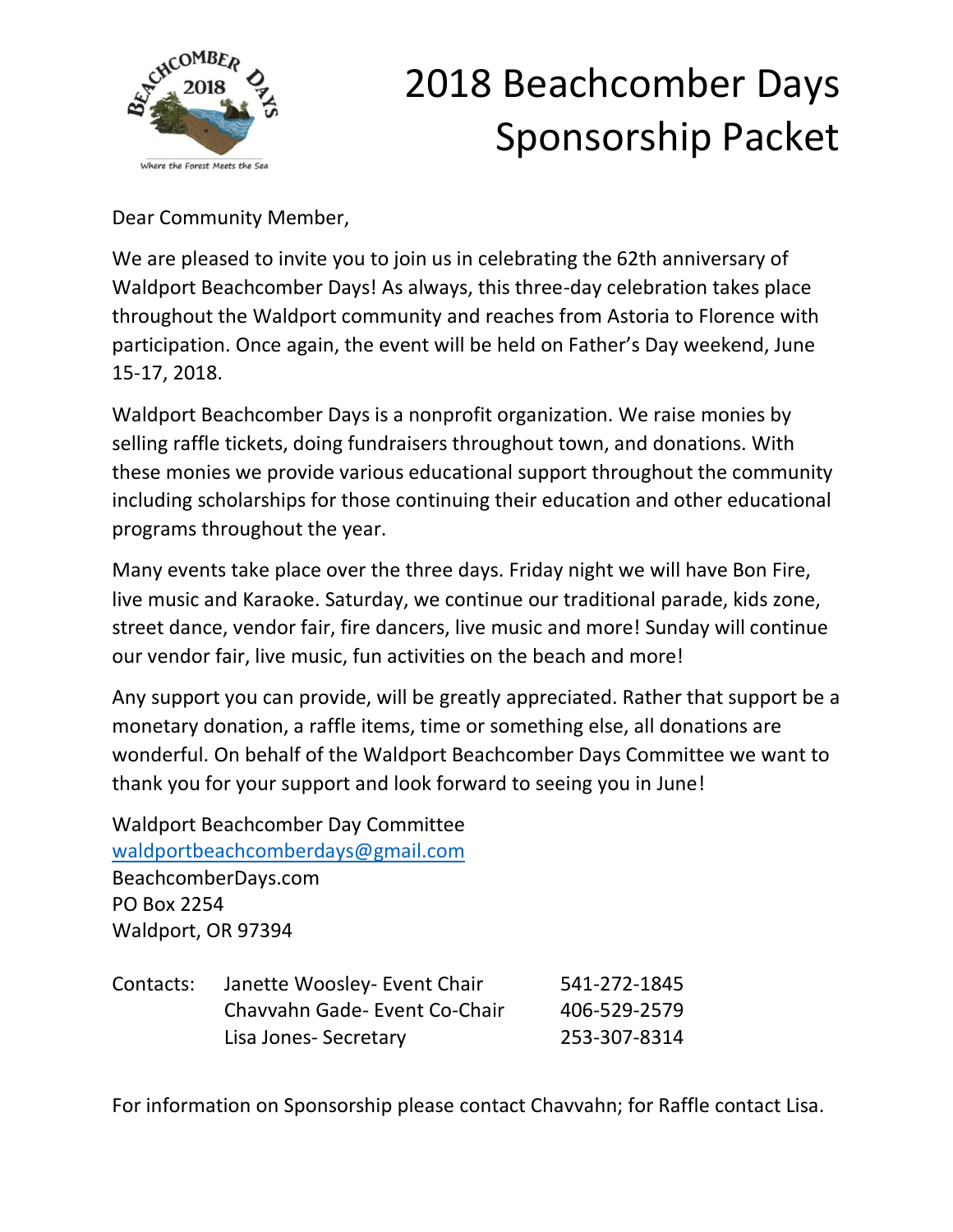

| <b>Sponsorship Benefits</b>                                                   | <b>Beach</b><br>\$1000                  | Forest<br>\$500             | Mermaid<br>\$250               | Driftwood<br>\$100             | Seashell<br>\$50 |
|-------------------------------------------------------------------------------|-----------------------------------------|-----------------------------|--------------------------------|--------------------------------|------------------|
| Advertising on Posters, Website and                                           | XL Logo                                 | Large                       | Medium                         | Small Logo                     | Name             |
| all other paper advertising                                                   |                                         | Logo                        | Logo                           |                                |                  |
| Logo or Name on T-Shirts                                                      | Large Logo                              | Medium<br>Logo              | Small Logo                     | Name                           |                  |
| <b>Vendor Fair Table</b>                                                      | <b>Free Table</b>                       | Free<br>Table               |                                |                                |                  |
| <b>Facebook Recognition</b>                                                   | Logo on<br>Facebook                     | Logo on<br>Facebook         | Name<br>mention on<br>Facebook | Name<br>mention on<br>Facebook |                  |
| <b>Kids Area</b>                                                              | Banner at<br>Kids area                  | Banner at<br>Kids Area      | Banner at<br>Kids Area         |                                |                  |
| Safety Zone Area                                                              | Banner at<br>Safety<br>Zone             | Banner at<br>Safety<br>Zone |                                |                                |                  |
| <b>Radio Advertisement</b>                                                    | Name<br>Recognitio<br>n on the<br>Radio |                             |                                |                                |                  |
| <b>Official Sponsor Sign</b>                                                  | SD.                                     | Æ                           | Æ.                             | NV.                            | ЛU,              |
| Beachcomber Day Thank you Gift                                                | <b>SD</b>                               | <b>SD</b>                   | ЛŊ,                            |                                |                  |
| Beachcomber Sponsorship Certificate                                           | ሙ                                       | æ                           | æ                              | ND,                            | N.               |
| <b>T-shirt for business</b>                                                   | 5 shirts                                | 2 shirts                    | 1 shirt                        |                                |                  |
| Opportunity to be in parade with<br>banner as official Beachcomber<br>Sponsor | 3D                                      | œ                           |                                | W.                             |                  |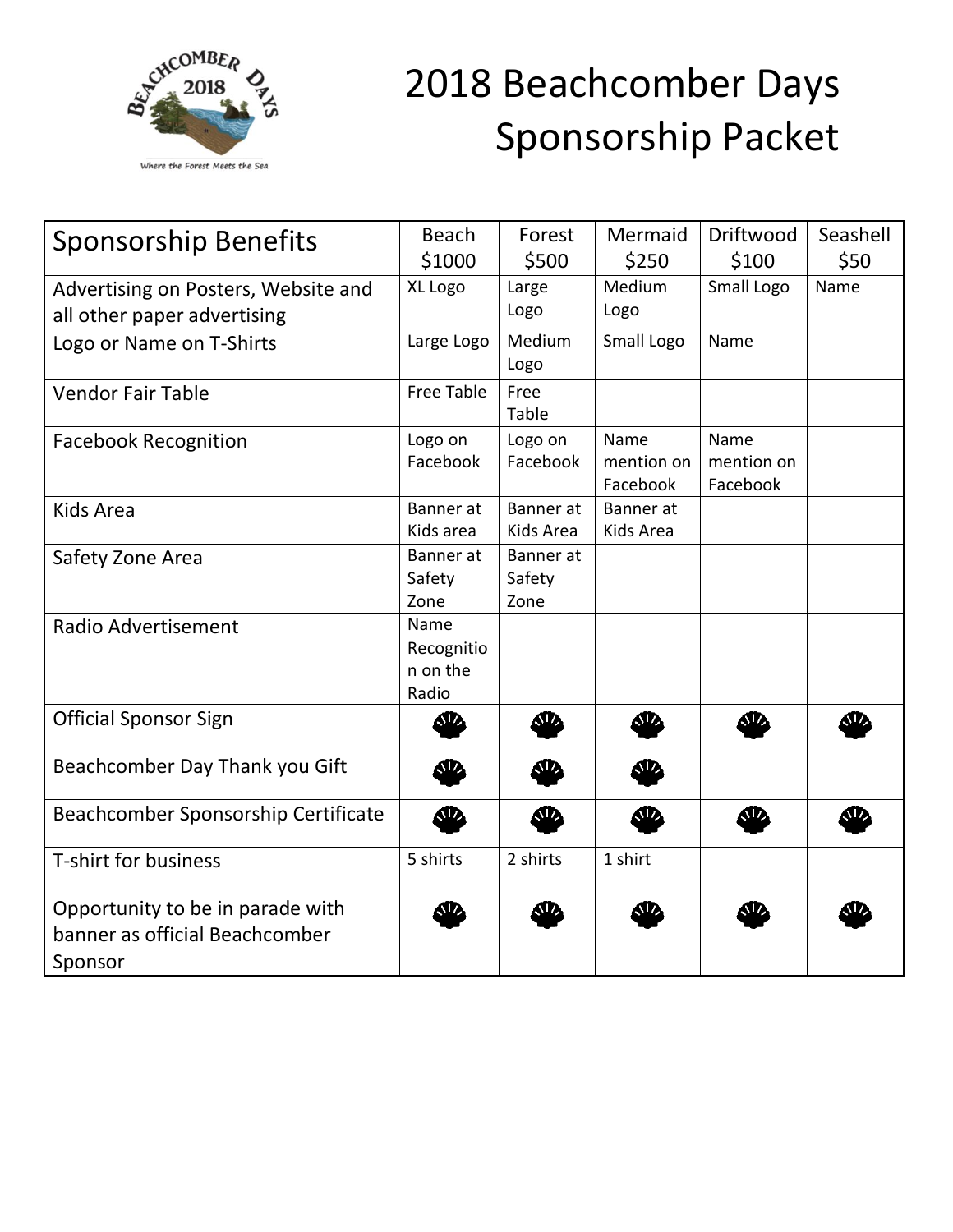

# Additional Sponsorship Levels

## Parade Sponsor - \$1100

All Beach Sponsor Benefits and Large Banner to Lead the Parade as the official Parade Sponsors. Banner will be provided for you and can be kept after the event.

Opportunity to have employees carry the banner during the parade. Name recognition during the parade.

#### Main Stage Sponsor- \$1100

All Beach sponsor benefits and Large Banner at the Main Stage provided by Beachcomber days. Opportunity to speak at the main stage and have name recognition 4 times on Saturday at the Main Stage.

#### Fire Dancers Sponsors- \$700

All Forest Sponsor Benefits and opportunity to introduce the Fire Dancers. Have name announced as official Fire Dancer Sponsors. A Banner up during performance.

## Royalty Sponsors- \$550 (3 available)

All Forest Sponsor Benefits. Opportunity to present Scholarship to Scholarship winners. Have Name announced as official Pageant Sponsors. Banner on Car with Scholarship winners during the parade.

#### Street Dance Sponsor- \$550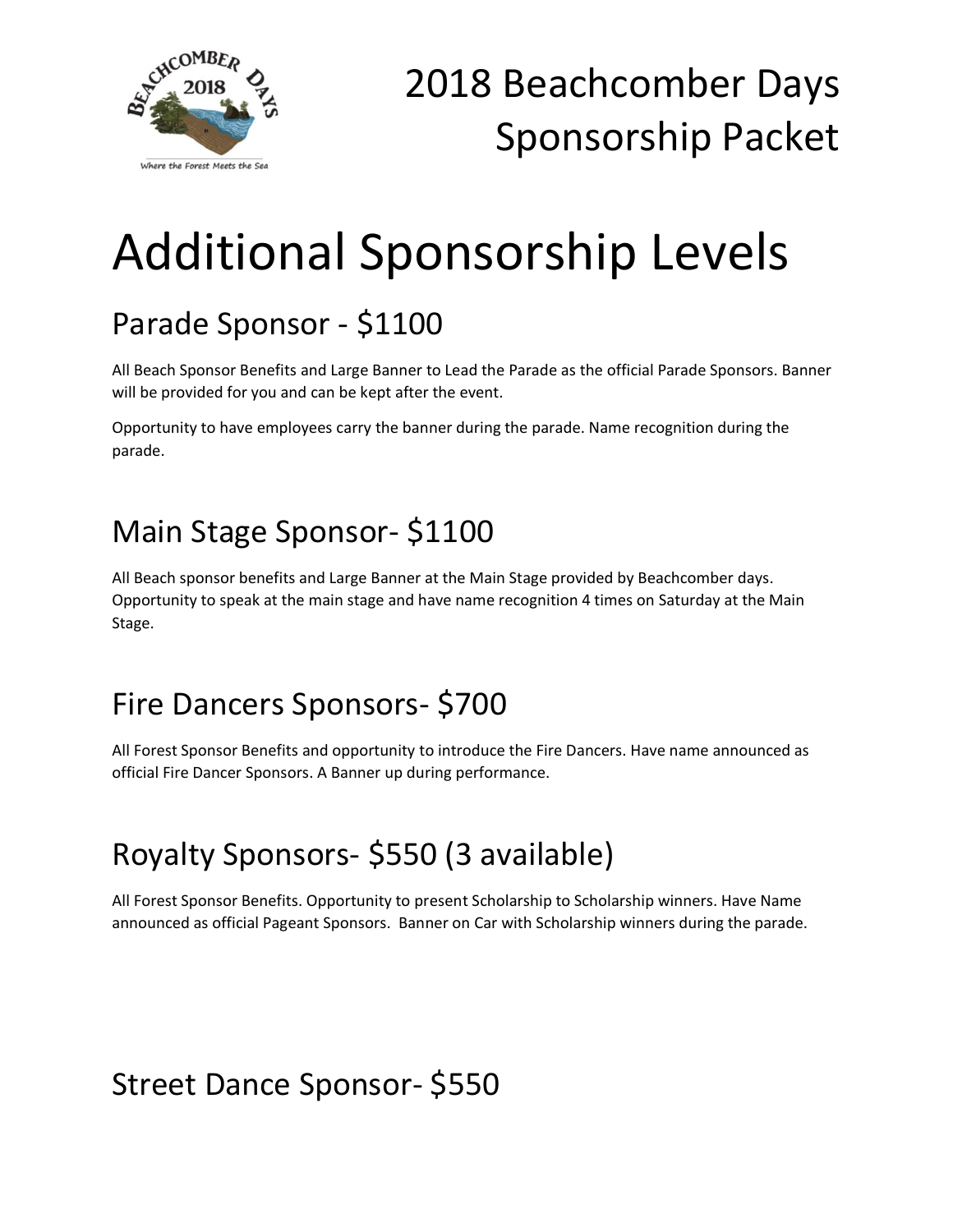

All Forest Sponsor Benefits. Banner at Main Stage during Street Dance and opportunity to introduce the first band at the Street Dance.

## Entertainment Sponsor- \$300

All Mermaid Sponsor Benefits. Banner by the Main Stage or secondary stage.

## Kids Zone Sponsor- \$200

All Driftwood Sponsor Benefits. Banner at the Kids Zone.

#### Softball Tournament Sponsor- \$150

All Driftwood Sponsor Benefits and a banner at the Softball Tournament. Opportunity to open the Tournament.